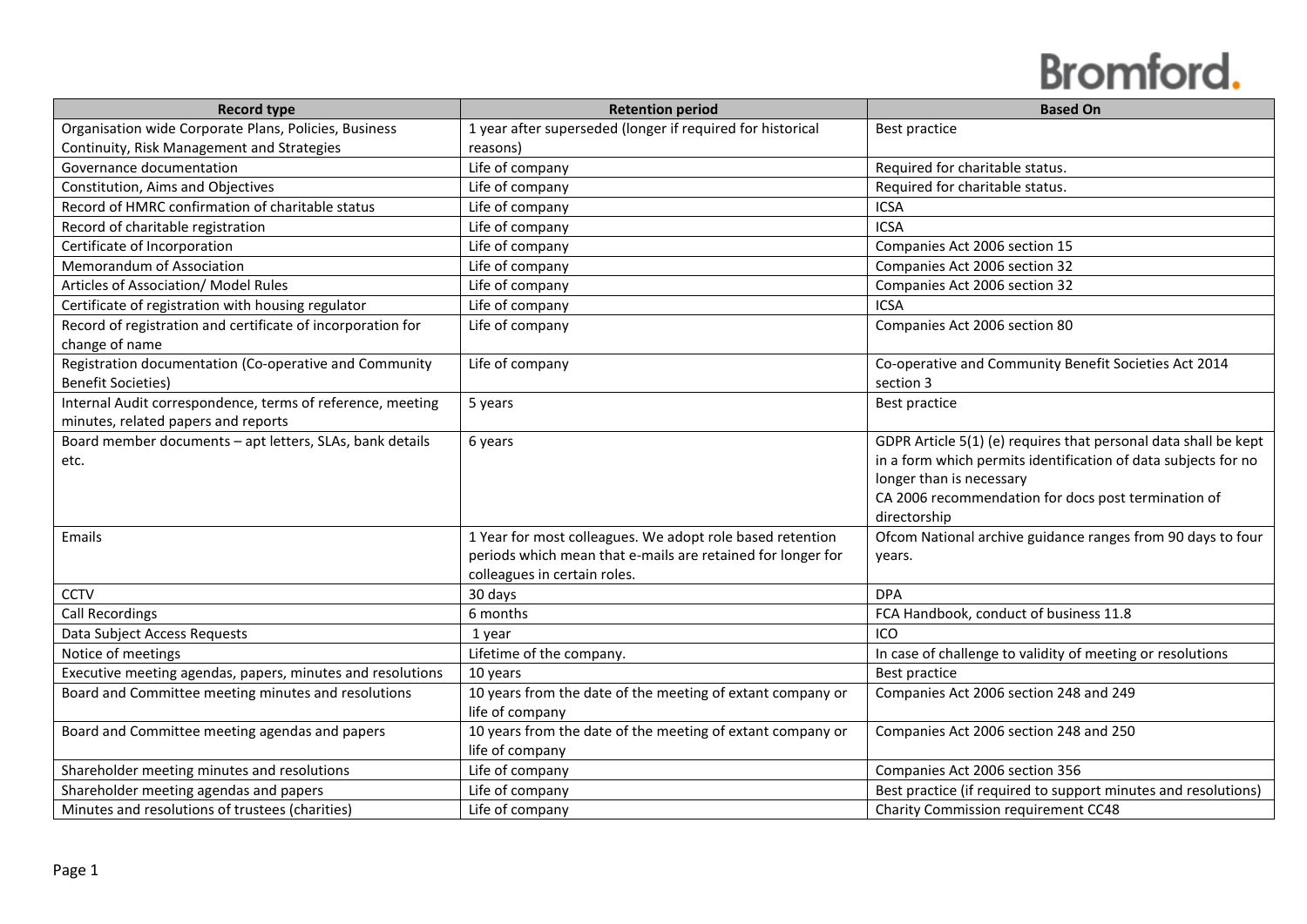| <b>Record type</b>                               | <b>Retention period</b>                                       | <b>Based On</b>                                                  |
|--------------------------------------------------|---------------------------------------------------------------|------------------------------------------------------------------|
| Audited financial statements                     | 6 years                                                       | Companies Act 2006 section 388 and Professional Standards        |
|                                                  |                                                               | Authority and National Archives recommendations for best         |
|                                                  |                                                               | practice                                                         |
| Sealing register                                 | Life of company                                               | Companies Act 1985                                               |
| Annual Statutory Returns to the Regulator        | Life of company                                               | Co-operative and Community Benefit Societies Act 2014            |
|                                                  |                                                               | section 90                                                       |
| Register of directors and secretaries            | Life of company                                               | Companies Act 2006 section 162                                   |
| Register of shareholding members                 | Life of company                                               | Companies Act 2006 section 113                                   |
| Register of share certificates                   | Life of company                                               | Companies Act 1984 s.325                                         |
| Declarations of interest                         | Life of company                                               | Company Act 2006 section 177 (implied)                           |
| List of members (Communities & Benefit Society') | Life of company                                               | <b>Registrar of Friendly Societies</b>                           |
| Business Plans and supporting documentation      | 5 years                                                       | Best practice                                                    |
| Current/former policies:                         | Life of company                                               | Limitation can commence from knowledge of potential claim        |
| - crime cover                                    | N.B. Housing Association Boards must annually reaffirm        | and not necessarily the cause of the claim.                      |
| - engineering inspection                         | formally their continuation of the Voluntary Board Members    |                                                                  |
| - motor insurance                                | Liability Policy (automatically provided via NHF membership). |                                                                  |
| - property damage                                | NCVO (National Council for Voluntary Organisations)           |                                                                  |
| - loss of commercial rent                        | recommends 3 years after lapse.                               |                                                                  |
| - housing contents                               |                                                               |                                                                  |
| - office contents                                |                                                               |                                                                  |
| - works in progress cover                        |                                                               |                                                                  |
| - business interruption cover                    |                                                               |                                                                  |
| - all risks cover                                |                                                               |                                                                  |
| - engineering insurance                          |                                                               |                                                                  |
| - personal accident for staff                    |                                                               |                                                                  |
| - professional indemnity                         |                                                               |                                                                  |
| - crime/fidelity cover                           |                                                               |                                                                  |
| Certificate of Employers' Liability Insurance    | 40 years                                                      | 2008 regulations removed requirement to retain for 40 years      |
|                                                  |                                                               | but need to be mindful of 'long tail' industrial disease claims, |
|                                                  |                                                               | etc.                                                             |
| Annual Insurance schedule                        | Life of company                                               | As current and former policies are kept permanently (above),     |
|                                                  |                                                               | schedules should be too.                                         |
|                                                  |                                                               | Best practice                                                    |
| Claims and related correspondence                | 3 years after settlement                                      | Zurich Municipal recommendation. NCVO recommends 3               |
|                                                  |                                                               | years after settlement                                           |
| Indemnities and guarantees                       | 6 years after expiry                                          | Limitations Act 1980, Limitation for legal proceedings. 12       |
|                                                  |                                                               | years if related to land.                                        |
| Group health policies                            | 12 years after cessation of benefit                           | Best practice                                                    |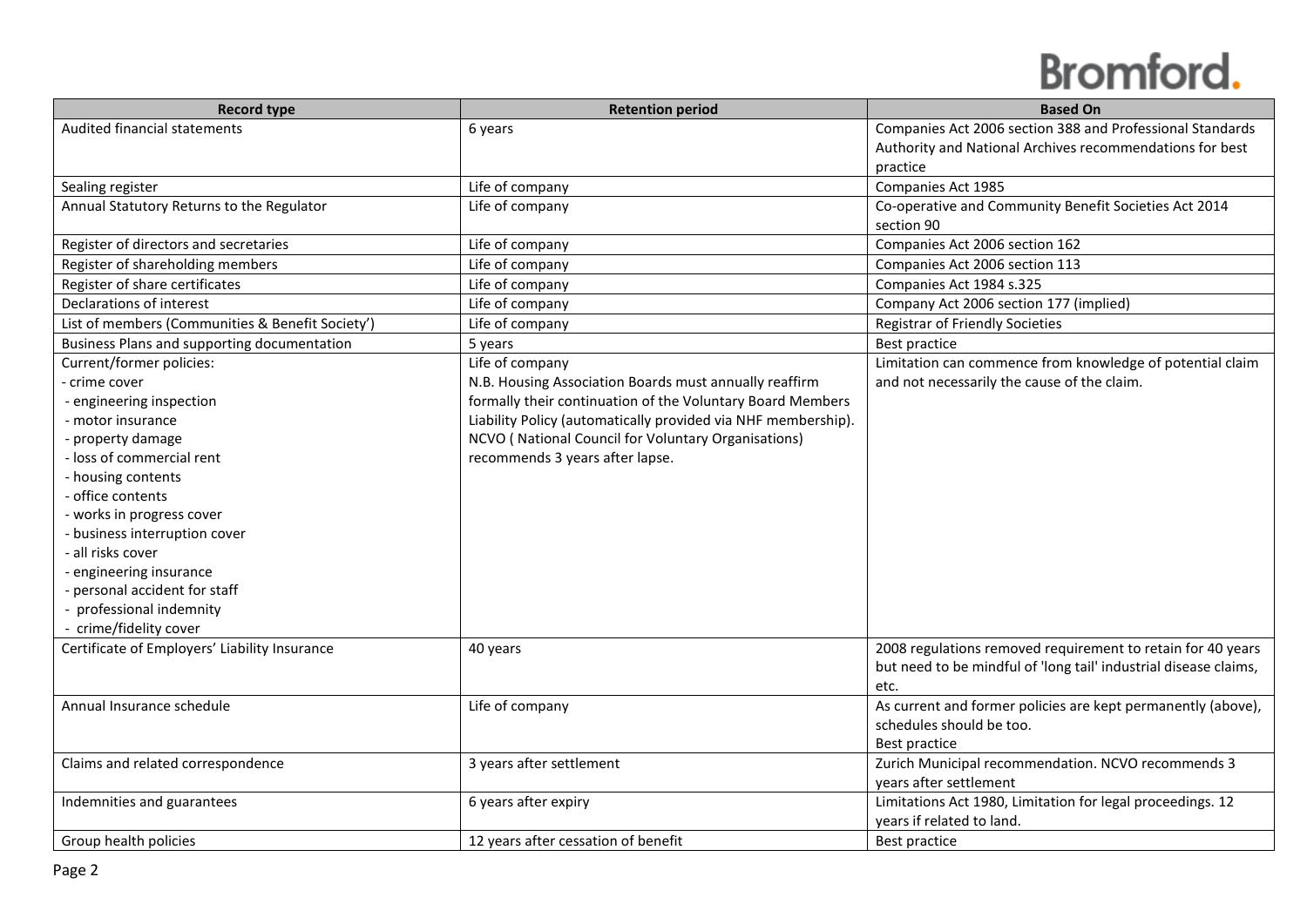| <b>Record type</b>                                              | <b>Retention period</b>          | <b>Based On</b>                                               |
|-----------------------------------------------------------------|----------------------------------|---------------------------------------------------------------|
| Documentation relating to claims                                | 6 full years after claim settled | Legal compliance and best practice                            |
| Accounting records for Limited Company                          | 6 years                          | Companies Act Section 388 recommends 3 years. Taxes           |
|                                                                 |                                  | Management Act 1970 (TMA) Sec20 (Taxes Management Act         |
|                                                                 |                                  | 1970) may require any documents relating to tax over 6 (plus) |
|                                                                 |                                  | vears                                                         |
| Accounting records for Communities & Benefit Society'           | 6 years                          | Best practice                                                 |
| Society or Charity                                              |                                  |                                                               |
| Cash books/sheets                                               | 6 years                          | HM treasury guidelines, National Audit Office advice          |
| Petty cash records/books/sheets                                 | 2 years                          | HM treasury guidelines, National Audit Office advice          |
| Postage/courier account/cash records                            |                                  |                                                               |
| Register of postage expenditure                                 |                                  |                                                               |
| Postage paid record                                             |                                  |                                                               |
| Postage books sheets                                            |                                  |                                                               |
| Creditors' history records                                      | 6 years                          | HM treasury guidelines, National Audit Office advice          |
| Statements of accounts outstanding orders                       | 2 years                          | HM treasury guidelines, National Audit Office advice          |
| Vouchers - claims for payment, purchase orders, requisition     | 6 years                          | HM treasury guidelines, National Audit Office advice          |
| for goods and services, accounts payable, invoices and so on    |                                  |                                                               |
| Wages/salaries vouchers                                         | 6 years                          | HM treasury guidelines, National Audit Office advice          |
| General and subsidiary ledgers produced for the purposes of     | 6 years                          | HM treasury guidelines, National Audit Office advice          |
| preparing certified financial statements or published           |                                  |                                                               |
| information                                                     |                                  |                                                               |
| Cash books/sheets                                               | 6 years                          | HM treasury guidelines, National Audit Office advice          |
| Other ledgers (such as contracts, costs, purchases)             | 2 years                          | HM treasury guidelines, National Audit Office advice          |
| Journals - prime records for the raising of charges             | 6 years                          | HM treasury guidelines, National Audit Office advice          |
| Journals - routine adjustments                                  | 2 years                          | HM treasury guidelines, National Audit Office advice          |
| Trial balances - Year-end balances, reconciliations and         | 6 years                          | HM treasury guidelines, National Audit Office advice          |
| variations to support ledger balances and published accounts    |                                  |                                                               |
| Receipt books/butts                                             | 6 years                          | HM treasury guidelines, National Audit Office advice          |
| Office copies of receipts - cashiers', cash register, fines and |                                  |                                                               |
| costs, sale of publications, general receipt books/butts/       |                                  |                                                               |
| records                                                         |                                  |                                                               |
| Postal remittance books/records                                 | 6 years                          | HM treasury guidelines, National Audit Office advice          |
| Receipt books/records for imposts (such as stamp duty, VAT      | 6 years                          | HM treasury guidelines, National Audit Office advice          |
| receipt books)                                                  |                                  |                                                               |
| Cash registers - Copies of forms, Reconciliation sheets         | 6 years                          | HM treasury guidelines, National Audit Office advice          |
| Audit rolls, Summaries/analysis records                         | 2 years                          | HM treasury guidelines, National Audit Office advice          |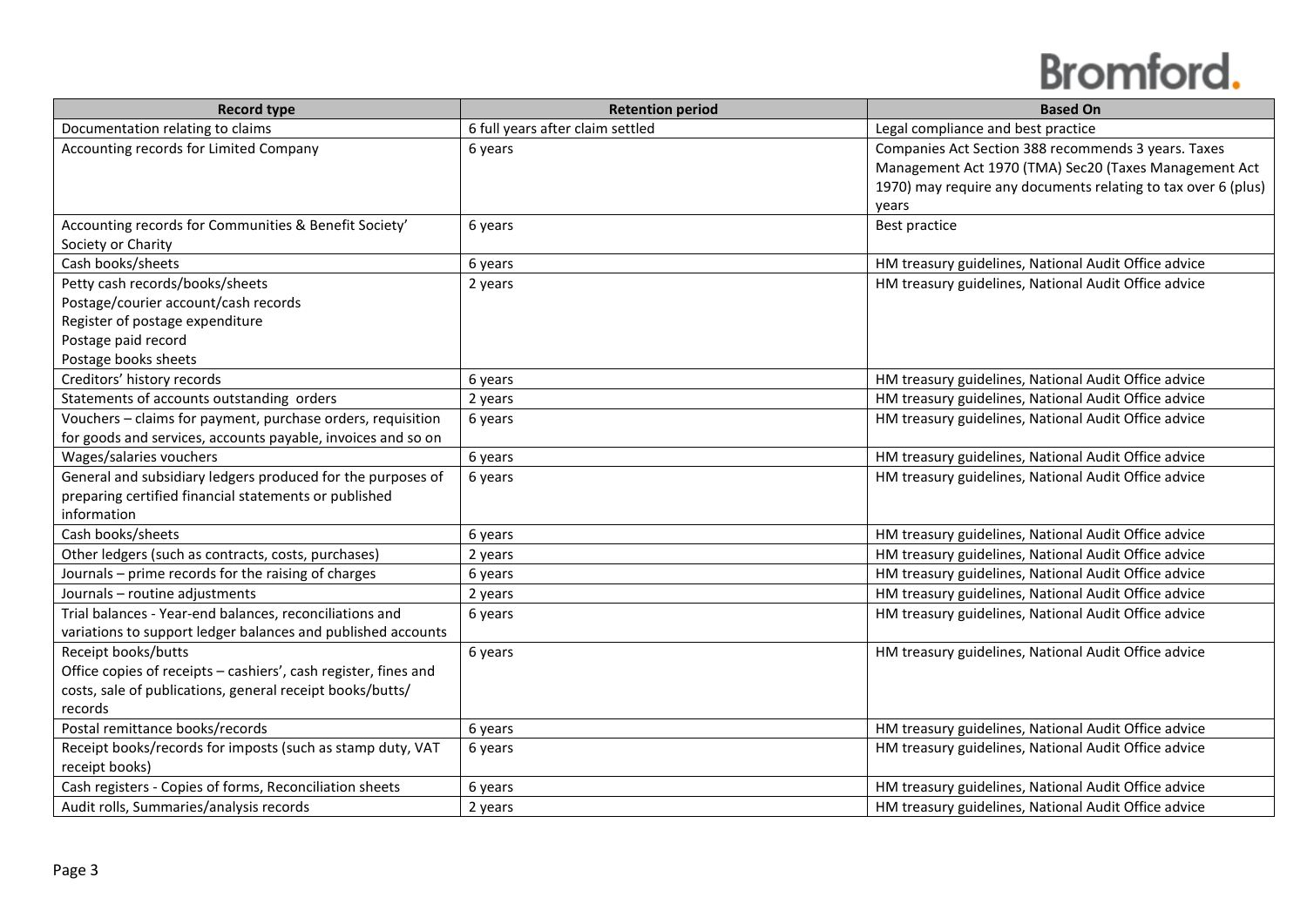| <b>Record type</b>                                              | <b>Retention period</b>                                         | <b>Based On</b>                                      |
|-----------------------------------------------------------------|-----------------------------------------------------------------|------------------------------------------------------|
| Debtors' records and invoices - debit notes rendered on         | 6 years                                                         | HM treasury guidelines, National Audit Office advice |
| debtors (such as invoices paid/unpaid, registers of invoices,   |                                                                 |                                                      |
| debtors ledgers)                                                |                                                                 |                                                      |
| Debits and refunds - Records relating to unrecoverable          | 6 years                                                         | HM treasury guidelines, National Audit Office advice |
| revenue, debts and overpayments (such as register of debts      |                                                                 |                                                      |
| written off, register of refunds)                               |                                                                 |                                                      |
| Employee pay histories                                          | 6 years                                                         | HM treasury guidelines, National Audit Office advice |
| Note that the last three years' records must be kept for        |                                                                 |                                                      |
| leavers, in either the personnel or finance records system, for |                                                                 |                                                      |
| the calculation of pension entitlement                          |                                                                 |                                                      |
| Salary ledger card/records                                      | 6 years                                                         | HM treasury guidelines, National Audit Office advice |
| Copies of salaries/wages payroll sheets                         | As this relates to the colleague record it will be retained for | HM treasury guidelines, National Audit Office advice |
|                                                                 | our standard 6 years plus the current tax year. Our current     |                                                      |
|                                                                 | process is to delete all records once we pass 7 years following |                                                      |
|                                                                 | the colleague leaving.                                          |                                                      |
| Purchase order books/records                                    | 6 years                                                         | HM treasury guidelines, National Audit Office advice |
| Railway/courier consignment books/ records/Travel warrants      | 2 years                                                         | HM treasury guidelines, National Audit Office advice |
| Goods inwards books/records                                     | 6 years                                                         | HM treasury guidelines, National Audit Office advice |
| Delivery dockets, Stock/stores control cards/sheets/records     | 2 years                                                         | HM treasury guidelines, National Audit Office advice |
| Statements/summaries prepared for inclusion in                  | 6 years                                                         | HM treasury guidelines, National Audit Office advice |
| quarterly/annual reports                                        |                                                                 |                                                      |
| Periodic financial statements prepared for management on a      | 1 year                                                          | HM treasury guidelines, National Audit Office advice |
| regular basis                                                   |                                                                 |                                                      |
| Assets/equipment registers/records                              | 6 years after asset or last one in the register is disposed of  | HM treasury guidelines, National Audit Office advice |
| Depreciation registers - Records relating to the calculation of | 6 years after asset or last one in the register is disposed of  | HM treasury guidelines, National Audit Office advice |
| annual depreciation                                             |                                                                 |                                                      |
| Cancelled / Dishonoured Cheque                                  | 2 years                                                         | HM treasury guidelines, National Audit Office advice |
| Paid/presented cheques                                          | 7 years                                                         | HM treasury guidelines, National Audit Office advice |
| Record of cheques drawn for payment                             | 7 years                                                         | HM treasury guidelines, National Audit Office advice |
| Bank deposit books/slips/butts                                  | 2 years                                                         | HM treasury guidelines, National Audit Office advice |
| Bank deposit summary sheets - Summaries of daily banking        | 2 years                                                         | HM treasury guidelines, National Audit Office advice |
| Bank reconciliations files/sheets                               | 2 years                                                         | HM treasury guidelines, National Audit Office advice |
| Bank statements, periodic reconciliations                       | 2 years                                                         | HM treasury guidelines, National Audit Office advice |
| Electronic banking and electronic funds transfer                | 6 years                                                         | HM treasury guidelines, National Audit Office advice |
| Contracts under seal and/or executed as deeds (Relating to      | 12 years after completion (including any defects liability      | Limitation Act 1980.                                 |
| Works)                                                          | period)                                                         |                                                      |
| Contracts for the supply of goods or services, including        | 6 years after completion (including any defects liability       | Limitation Act 1980 (12 years if related to land).   |
| professional services                                           | period)                                                         |                                                      |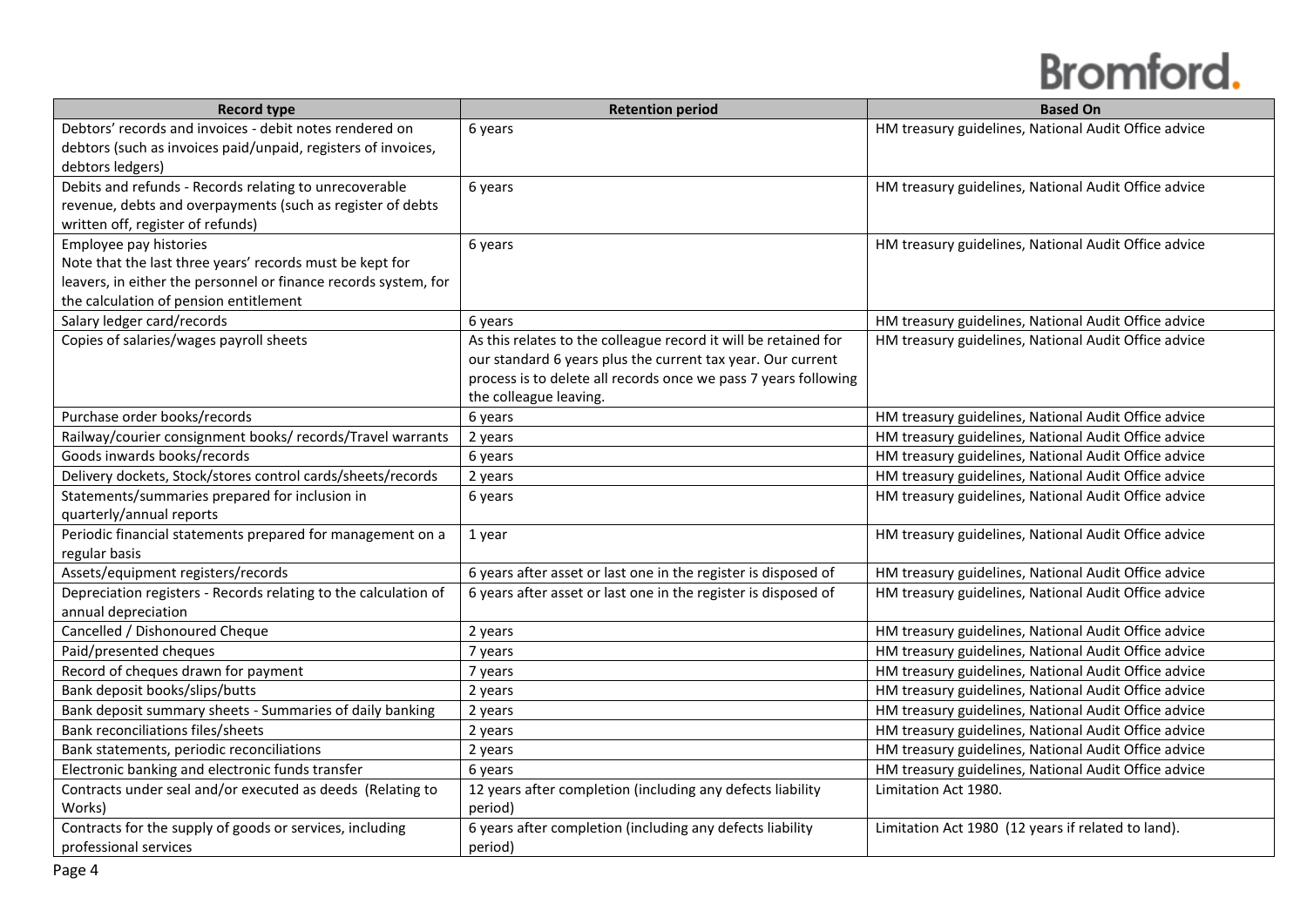| 3 years. Suggested limit: goods or services up to £10,000<br>Best practice.<br>12 years after last payment<br>Best practice<br>Limitation Act 1980.<br>6 years<br>6 years<br>Limitation Act 1980.<br>Limitation Act 1980.<br>6 years<br>6 years<br>Best practice<br>2 years after notification<br>Best practice<br>6 years<br>Best practice<br>11 years<br>Best practice<br>6 years after completion (including any defects liability<br>Limitation Act 1980 (12 years if related to land).<br>period)<br>12 years after last payment<br>TMA recommends 12 years after last payment. Limitation for<br>legal proceedings if related to land.<br>Best practice<br>6 years<br>Companies Act recommends 3 years.<br>6 years<br>Best practice<br>As per tenancy file for successful applications. For 5 years<br>Limitation Act 1980, section 2<br>after application refused if unsuccessful.<br><b>CORE Data Sharing Agreement 12.1</b><br>As long as it is deemed necessary to support social housing<br>policy.<br>Recommendation from Chartered Institute of Housing.<br>2 Years<br>Good practice as per DWP guidance<br>2 years<br>Best practice<br>6 years after end of tenancy<br>Limitations Act 1980<br>6 years<br>Limitations Act 1980<br>Statutory requirement under the Safeguarding Vulnerable<br>10 years | <b>Record type</b>                                          | <b>Retention period</b> | <b>Based On</b>                   |
|---------------------------------------------------------------------------------------------------------------------------------------------------------------------------------------------------------------------------------------------------------------------------------------------------------------------------------------------------------------------------------------------------------------------------------------------------------------------------------------------------------------------------------------------------------------------------------------------------------------------------------------------------------------------------------------------------------------------------------------------------------------------------------------------------------------------------------------------------------------------------------------------------------------------------------------------------------------------------------------------------------------------------------------------------------------------------------------------------------------------------------------------------------------------------------------------------------------------------------------------------------------------------------------------------------------------|-------------------------------------------------------------|-------------------------|-----------------------------------|
|                                                                                                                                                                                                                                                                                                                                                                                                                                                                                                                                                                                                                                                                                                                                                                                                                                                                                                                                                                                                                                                                                                                                                                                                                                                                                                                     | Documentation relating to small one-off purchases of goods  |                         |                                   |
|                                                                                                                                                                                                                                                                                                                                                                                                                                                                                                                                                                                                                                                                                                                                                                                                                                                                                                                                                                                                                                                                                                                                                                                                                                                                                                                     | and services, where there is no continuing maintenance or   |                         |                                   |
|                                                                                                                                                                                                                                                                                                                                                                                                                                                                                                                                                                                                                                                                                                                                                                                                                                                                                                                                                                                                                                                                                                                                                                                                                                                                                                                     | similar requirement                                         |                         |                                   |
|                                                                                                                                                                                                                                                                                                                                                                                                                                                                                                                                                                                                                                                                                                                                                                                                                                                                                                                                                                                                                                                                                                                                                                                                                                                                                                                     | Loan agreements                                             |                         |                                   |
|                                                                                                                                                                                                                                                                                                                                                                                                                                                                                                                                                                                                                                                                                                                                                                                                                                                                                                                                                                                                                                                                                                                                                                                                                                                                                                                     | Licensing agreements                                        |                         |                                   |
|                                                                                                                                                                                                                                                                                                                                                                                                                                                                                                                                                                                                                                                                                                                                                                                                                                                                                                                                                                                                                                                                                                                                                                                                                                                                                                                     | Rental and hire purchase agreements                         |                         |                                   |
|                                                                                                                                                                                                                                                                                                                                                                                                                                                                                                                                                                                                                                                                                                                                                                                                                                                                                                                                                                                                                                                                                                                                                                                                                                                                                                                     | Indemnities and guarantees                                  |                         |                                   |
|                                                                                                                                                                                                                                                                                                                                                                                                                                                                                                                                                                                                                                                                                                                                                                                                                                                                                                                                                                                                                                                                                                                                                                                                                                                                                                                     | Documents relating to successful tender                     |                         |                                   |
|                                                                                                                                                                                                                                                                                                                                                                                                                                                                                                                                                                                                                                                                                                                                                                                                                                                                                                                                                                                                                                                                                                                                                                                                                                                                                                                     | Documents relating to unsuccessful tenders                  |                         |                                   |
|                                                                                                                                                                                                                                                                                                                                                                                                                                                                                                                                                                                                                                                                                                                                                                                                                                                                                                                                                                                                                                                                                                                                                                                                                                                                                                                     | Forms of tender                                             |                         |                                   |
|                                                                                                                                                                                                                                                                                                                                                                                                                                                                                                                                                                                                                                                                                                                                                                                                                                                                                                                                                                                                                                                                                                                                                                                                                                                                                                                     | Documentation relating to purchases of medical devices and  |                         |                                   |
|                                                                                                                                                                                                                                                                                                                                                                                                                                                                                                                                                                                                                                                                                                                                                                                                                                                                                                                                                                                                                                                                                                                                                                                                                                                                                                                     | medical equipment See                                       |                         |                                   |
|                                                                                                                                                                                                                                                                                                                                                                                                                                                                                                                                                                                                                                                                                                                                                                                                                                                                                                                                                                                                                                                                                                                                                                                                                                                                                                                     | https://www.gov.uk/guidance/decide-if-your-product-is-a-    |                         |                                   |
|                                                                                                                                                                                                                                                                                                                                                                                                                                                                                                                                                                                                                                                                                                                                                                                                                                                                                                                                                                                                                                                                                                                                                                                                                                                                                                                     | medicine-or-a-medical-device                                |                         |                                   |
|                                                                                                                                                                                                                                                                                                                                                                                                                                                                                                                                                                                                                                                                                                                                                                                                                                                                                                                                                                                                                                                                                                                                                                                                                                                                                                                     | Contracts relating to land                                  |                         |                                   |
|                                                                                                                                                                                                                                                                                                                                                                                                                                                                                                                                                                                                                                                                                                                                                                                                                                                                                                                                                                                                                                                                                                                                                                                                                                                                                                                     |                                                             |                         |                                   |
|                                                                                                                                                                                                                                                                                                                                                                                                                                                                                                                                                                                                                                                                                                                                                                                                                                                                                                                                                                                                                                                                                                                                                                                                                                                                                                                     | Deeds of covenant                                           |                         |                                   |
|                                                                                                                                                                                                                                                                                                                                                                                                                                                                                                                                                                                                                                                                                                                                                                                                                                                                                                                                                                                                                                                                                                                                                                                                                                                                                                                     |                                                             |                         |                                   |
|                                                                                                                                                                                                                                                                                                                                                                                                                                                                                                                                                                                                                                                                                                                                                                                                                                                                                                                                                                                                                                                                                                                                                                                                                                                                                                                     | Index of donations granted                                  |                         |                                   |
|                                                                                                                                                                                                                                                                                                                                                                                                                                                                                                                                                                                                                                                                                                                                                                                                                                                                                                                                                                                                                                                                                                                                                                                                                                                                                                                     | Account documentation                                       |                         |                                   |
|                                                                                                                                                                                                                                                                                                                                                                                                                                                                                                                                                                                                                                                                                                                                                                                                                                                                                                                                                                                                                                                                                                                                                                                                                                                                                                                     |                                                             |                         |                                   |
|                                                                                                                                                                                                                                                                                                                                                                                                                                                                                                                                                                                                                                                                                                                                                                                                                                                                                                                                                                                                                                                                                                                                                                                                                                                                                                                     | Applications for accommodation                              |                         |                                   |
|                                                                                                                                                                                                                                                                                                                                                                                                                                                                                                                                                                                                                                                                                                                                                                                                                                                                                                                                                                                                                                                                                                                                                                                                                                                                                                                     |                                                             |                         |                                   |
|                                                                                                                                                                                                                                                                                                                                                                                                                                                                                                                                                                                                                                                                                                                                                                                                                                                                                                                                                                                                                                                                                                                                                                                                                                                                                                                     | Continuous Recording of lettings and sales (CORE) data      |                         |                                   |
|                                                                                                                                                                                                                                                                                                                                                                                                                                                                                                                                                                                                                                                                                                                                                                                                                                                                                                                                                                                                                                                                                                                                                                                                                                                                                                                     | record form                                                 |                         |                                   |
|                                                                                                                                                                                                                                                                                                                                                                                                                                                                                                                                                                                                                                                                                                                                                                                                                                                                                                                                                                                                                                                                                                                                                                                                                                                                                                                     | <b>Housing Benefit notifications</b>                        |                         |                                   |
|                                                                                                                                                                                                                                                                                                                                                                                                                                                                                                                                                                                                                                                                                                                                                                                                                                                                                                                                                                                                                                                                                                                                                                                                                                                                                                                     |                                                             |                         |                                   |
|                                                                                                                                                                                                                                                                                                                                                                                                                                                                                                                                                                                                                                                                                                                                                                                                                                                                                                                                                                                                                                                                                                                                                                                                                                                                                                                     | <b>Rent statements</b>                                      |                         |                                   |
|                                                                                                                                                                                                                                                                                                                                                                                                                                                                                                                                                                                                                                                                                                                                                                                                                                                                                                                                                                                                                                                                                                                                                                                                                                                                                                                     | Tenants' tenancy Files, including rent payment records, and |                         |                                   |
|                                                                                                                                                                                                                                                                                                                                                                                                                                                                                                                                                                                                                                                                                                                                                                                                                                                                                                                                                                                                                                                                                                                                                                                                                                                                                                                     | details of any complaints and harassment cases              |                         |                                   |
|                                                                                                                                                                                                                                                                                                                                                                                                                                                                                                                                                                                                                                                                                                                                                                                                                                                                                                                                                                                                                                                                                                                                                                                                                                                                                                                     | Former tenants' Tenancy Agreements, and details of their    |                         |                                   |
|                                                                                                                                                                                                                                                                                                                                                                                                                                                                                                                                                                                                                                                                                                                                                                                                                                                                                                                                                                                                                                                                                                                                                                                                                                                                                                                     | leaving                                                     |                         |                                   |
|                                                                                                                                                                                                                                                                                                                                                                                                                                                                                                                                                                                                                                                                                                                                                                                                                                                                                                                                                                                                                                                                                                                                                                                                                                                                                                                     | <b>Safeguarding Referral</b>                                |                         |                                   |
|                                                                                                                                                                                                                                                                                                                                                                                                                                                                                                                                                                                                                                                                                                                                                                                                                                                                                                                                                                                                                                                                                                                                                                                                                                                                                                                     |                                                             |                         | Groups Act 2006 and Care Act 2014 |
| Records relating to child protection should be kept for 10<br>Records relating to child protection should be kept for 7 years                                                                                                                                                                                                                                                                                                                                                                                                                                                                                                                                                                                                                                                                                                                                                                                                                                                                                                                                                                                                                                                                                                                                                                                       | Safeguarding Records - Serious Case Review                  |                         |                                   |
| after your organisation's last contact with the child and their<br>years after last contact with the child and their family. NSPCC                                                                                                                                                                                                                                                                                                                                                                                                                                                                                                                                                                                                                                                                                                                                                                                                                                                                                                                                                                                                                                                                                                                                                                                  |                                                             |                         |                                   |
| guidance suggests 7 years.<br>family - NSPCC guidance                                                                                                                                                                                                                                                                                                                                                                                                                                                                                                                                                                                                                                                                                                                                                                                                                                                                                                                                                                                                                                                                                                                                                                                                                                                               |                                                             |                         |                                   |
| Rent Officer Handbook recommendation<br>6 years                                                                                                                                                                                                                                                                                                                                                                                                                                                                                                                                                                                                                                                                                                                                                                                                                                                                                                                                                                                                                                                                                                                                                                                                                                                                     | Rent registrations (superseded)                             |                         |                                   |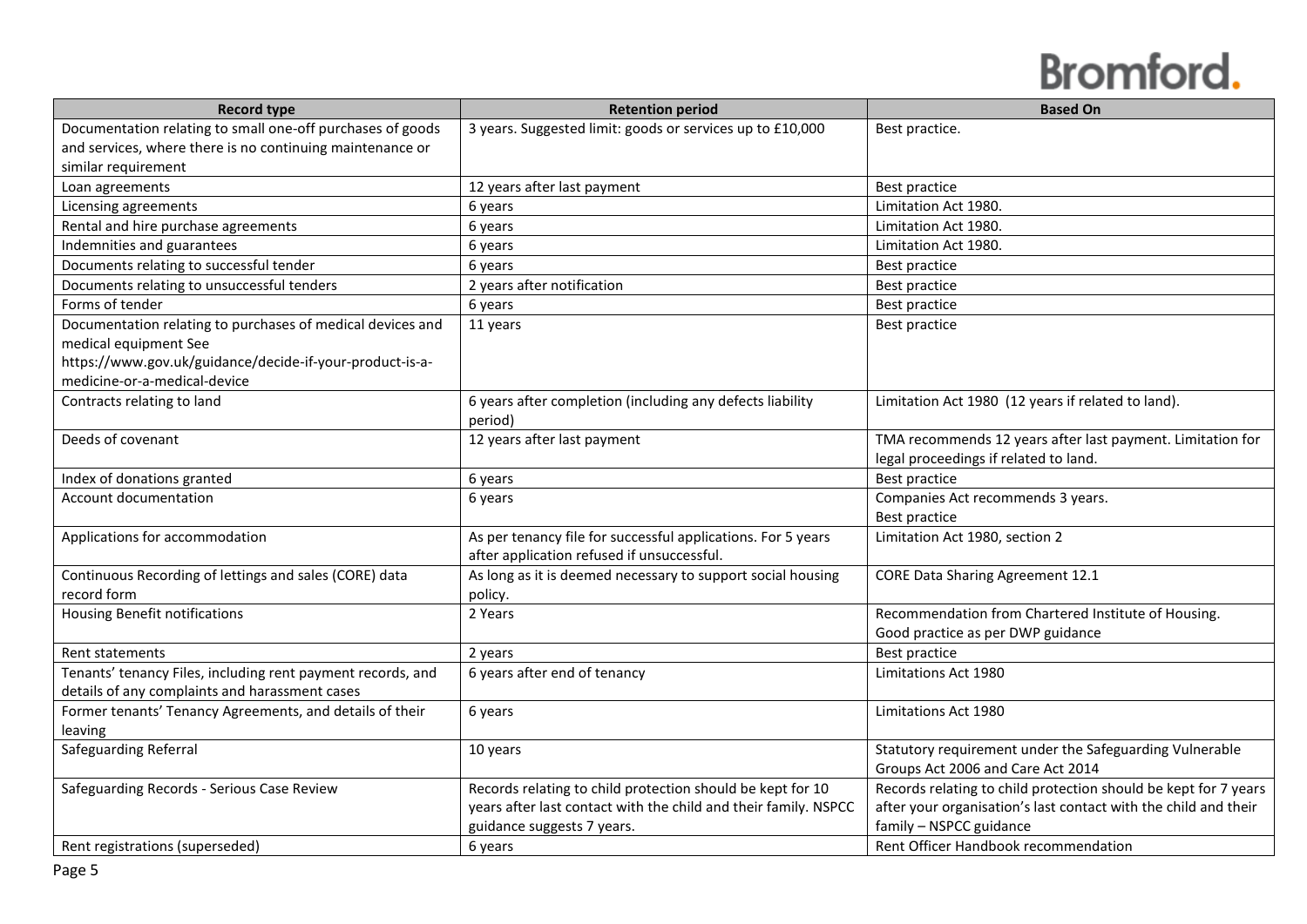| <b>Record type</b>                                          | <b>Retention period</b>                                           | <b>Based On</b>                                                 |
|-------------------------------------------------------------|-------------------------------------------------------------------|-----------------------------------------------------------------|
| Rent Registration (not superseded)                          | Life of company                                                   | Rent Officer Handbook recommendation                            |
| Fair rent documentation                                     | 6 years                                                           | Rent Officer Handbook recommendation                            |
| Leases and deeds of ownership                               | 15 years after expiry.                                            | <b>NCVO</b>                                                     |
| Copy of former leases                                       | 12 years                                                          | Limitation for legal action relating to land or contracts under |
|                                                             |                                                                   | seal.                                                           |
|                                                             |                                                                   | Limitations Act 1980                                            |
| Wayleaves, licences and easements                           | 12 years                                                          | Limitation for legal action relating to land or contracts under |
|                                                             |                                                                   | seal.                                                           |
|                                                             |                                                                   | Limitations Act 1980                                            |
| Abstracts of title                                          | 12 years                                                          | Limitation for legal action relating to land or contracts under |
|                                                             |                                                                   | seal.                                                           |
|                                                             |                                                                   | Limitations Act 1980                                            |
| Planning and building control permissions                   | 12 years                                                          | Limitation for legal action relating to land or contracts under |
|                                                             |                                                                   | seal.                                                           |
|                                                             |                                                                   | Limitations Act 1980                                            |
| Searches                                                    | 12 years                                                          | Limitation for legal action relating to land or contracts under |
|                                                             |                                                                   | seal.                                                           |
|                                                             |                                                                   | Limitations Act 1980                                            |
| Property maintenance records                                | 6 years                                                           | Limitation for legal action relating to land or contracts under |
|                                                             |                                                                   | seal.                                                           |
|                                                             |                                                                   | Limitations Act 1980                                            |
| Reports and professional opinions - e.g. Party Wall awards, | 6 years                                                           | Limitation for legal action relating to land or contracts under |
| building surveys                                            |                                                                   | seal.                                                           |
|                                                             |                                                                   | Limitations Act 1980                                            |
| Development documentation                                   | 12 years                                                          | Limitation for legal action relating to land or contracts under |
|                                                             |                                                                   | seal.                                                           |
|                                                             |                                                                   | Limitations Act 1980                                            |
| Invoices                                                    | 12 years                                                          | Limitation for legal action relating to land or contracts under |
|                                                             |                                                                   | seal.                                                           |
|                                                             |                                                                   | Limitations Act 1980                                            |
| Data and documents relating to properties we dispose of.    | Care needs to be taken to ensure that any records relating to     | Limitations Act 1980 etc.                                       |
|                                                             | the period when Bromford owned the property are retained          |                                                                 |
|                                                             | so as to allow defence of a liability claim. This will be 6 years |                                                                 |
|                                                             | as a minimum but may need to be extended for example              |                                                                 |
|                                                             | where there are known higher risk areas, relating to asbestos     |                                                                 |
|                                                             | for example.                                                      |                                                                 |
| Mileage records & defect sheets                             | 3 years                                                           | <b>Statute of limitations</b>                                   |
| Maintenance records, MOT tests AND all fleet records        | 3 years                                                           | Statute of limitations                                          |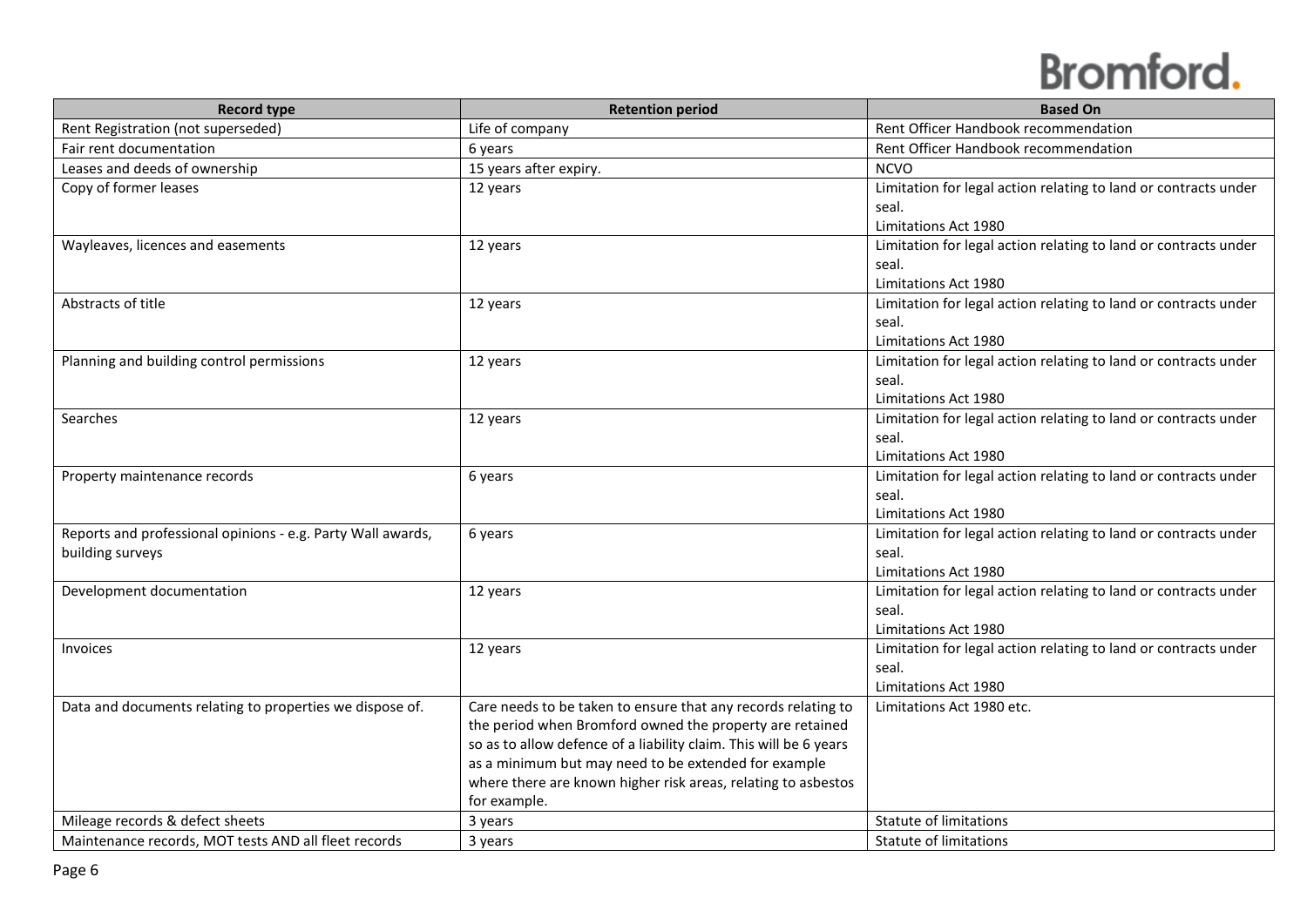| <b>Record type</b>                                             | <b>Retention period</b>   | <b>Based On</b>                                            |
|----------------------------------------------------------------|---------------------------|------------------------------------------------------------|
| Copy Registrations                                             | 3 years                   | <b>Statute of limitations</b>                              |
| Vehicle disposal log                                           | 3 years                   | <b>Statute of limitations</b>                              |
| Operators Licence certificates and documents of title          | Permanently               | Driver & Vehicle Standards Agency (DVSA) Operators Licence |
|                                                                |                           | requirement                                                |
| Mileage records & defect sheets                                | 3 years                   | 2 years is best practice.                                  |
|                                                                |                           | DVSA requirement to keep for 15 months under Operators     |
|                                                                |                           | Licence                                                    |
| Maintenance records & MOT tests                                | 3 years                   | 2 years is best practice.                                  |
| (up to 3.5T)                                                   |                           | DVSA requirement to keep for 15 months under Operators     |
|                                                                |                           | Licence                                                    |
| Maintenance records & MOT tests                                | 3 years                   | 2 years is best practice.                                  |
| (HGV over 3.5T)                                                |                           | DVSA requirement to keep for 15 months under Operators     |
|                                                                |                           | Licence                                                    |
| Copy Registrations                                             | 3 years                   | 2 years is best practice.                                  |
| (up to $3.5T$ )                                                |                           | DVSA requirement to keep for 15 months under Operators     |
|                                                                |                           | Licence                                                    |
| Copy Registrations                                             | 2 years                   | 2 years is best practice.                                  |
| (HGV over 3.5T)                                                |                           | DVSA requirement to keep for 15 months under Operators     |
|                                                                |                           | Licence                                                    |
| Driving Records including Driver-Vehicle Allocation            | 3 Years                   | Limitations Act 1980 Limitation for legal proceedings      |
| Capital Assets including all land, property, housing stock,    | 6 years                   | Best practice                                              |
| corporate buildings, play areas, vehicles, equipment, fixtures |                           |                                                            |
| & fittings >£400                                               |                           |                                                            |
| <b>Fixed Asset Register</b>                                    | Permanently               | <b>Charities Act</b>                                       |
| Record of taxable payments; record of tax deducted or          | 6 years                   | HM Revenue and Customs requires retention of each          |
| refunded; record of earnings on which standard NI              |                           | payment for 3 years.                                       |
| Contributions payable; record of employer's and employee NI    |                           | Income Tax (PAYE) Regulations 2003 (SI 2003/2682 Reg 97).  |
| contributions                                                  |                           | The Income Tax (employments) Regulations 1993 (SI          |
|                                                                |                           | 1993/744) and amended 1996                                 |
| NIC contracted out arrangements; Inland Revenue notice of      | 6 years                   | Income Tax (PAYE) Regulations 2003 (SI 2003/2682 Reg 97).  |
| code changes, pay and tax details.                             |                           | The Income Tax (employments) Regulations 1993 (SI          |
|                                                                |                           | 1993/744) and amended 1996.                                |
|                                                                |                           | Taxes Management Act 1970                                  |
| Copies of notices to employees (e.g. P45, P60);                | 6 years plus current year | Income Tax (PAYE) Regulations 2003 (SI 2003/2682 Reg 97).  |
|                                                                |                           | The Income Tax (employments) Regulations 1993 (SI          |
|                                                                |                           | 1993/744) and amended 1996.                                |
|                                                                |                           | Taxes Management Act 1970                                  |
| HMRC notice of code changes, pay & tax details                 | 6 years                   | Taxes Management Act 1970                                  |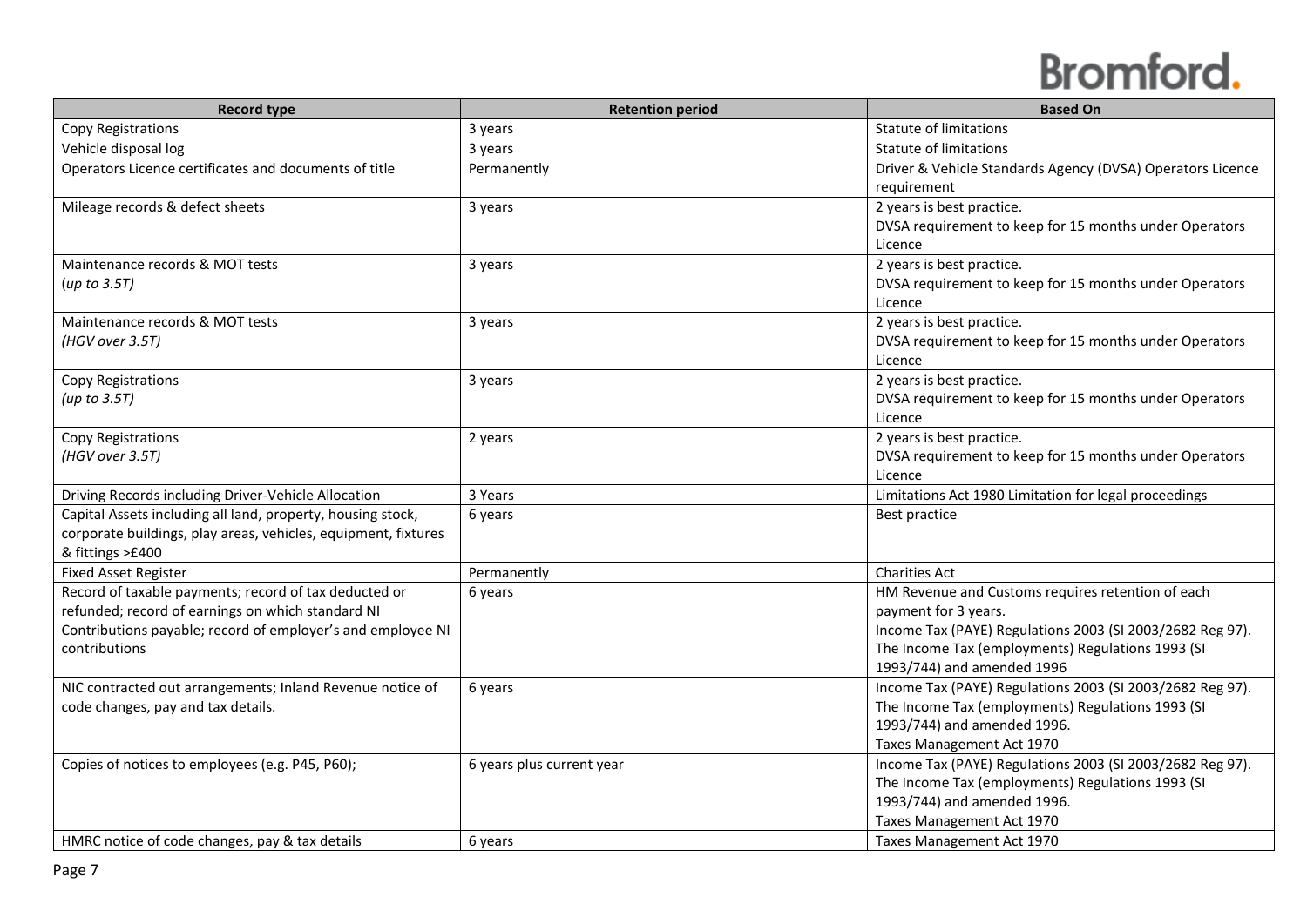| <b>Record type</b>                                       | <b>Retention period</b>                             | <b>Based On</b>                                             |
|----------------------------------------------------------|-----------------------------------------------------|-------------------------------------------------------------|
| <b>Expense Claims</b>                                    | 6 years                                             | <b>HMRC</b>                                                 |
| Record of sickness payments                              | 6 years                                             | Taxes Management Act 1970                                   |
|                                                          |                                                     | Inland Revenue require retention of each payment for 3      |
|                                                          |                                                     | years.                                                      |
|                                                          |                                                     | SSPR recommends 3 years following year to which they relate |
| Record of maternity payments, statutory paternity pay,   | 6 years                                             | The Statutory Maternity Pay (General) Regulations 1986 (SI  |
| statutory shared parental pay and statutory adoption pay |                                                     | 1986/1960) as amended.                                      |
|                                                          |                                                     | The Statutory Paternity Pay and Statutory Adoption Pay      |
|                                                          |                                                     | (admin) Regulations 2002 (SI 2002/2820) and Statutory       |
|                                                          |                                                     | Shared Parental Pay (Admin) regulations 2014 (SI 2014/2929) |
| Income Tax and NI returns                                | 6 years                                             | Income Tax (PAYE) Regulations 2003 (SI 2003/2682 Reg 97).   |
|                                                          |                                                     | The Income Tax (employments) Regulations 1993 (SI           |
|                                                          |                                                     | 1993/744) and amended 1996                                  |
| Redundancy details and record of payments & refunds      | 6 years                                             | IPD recommended                                             |
| Revenue and Customs approvals                            | Permanently                                         | CIPD recommended                                            |
| Annual earnings summary                                  | 12 years                                            | Best practice                                               |
| Payroll/ salary records, overtime, bonuses expenses etc. | 3 years                                             | Income Tax (PAYE) Regulations 2003 (SI 2003/2682 Reg 97).   |
|                                                          |                                                     |                                                             |
|                                                          |                                                     | The Income Tax (employments) Regulations 1993 (SI           |
|                                                          |                                                     | 1993/744) and amended 1996                                  |
| Actuarial valuation reports                              | Permanently                                         | CIPD recommended                                            |
| Detailed returns of pension fund contributions; annual   | Permanently                                         | Best practice                                               |
| reconciliations of fund contributions                    |                                                     |                                                             |
| Money purchase details                                   | 6 years                                             | CIPD recommended                                            |
| Qualifying service details                               | 6 years                                             | CIPD recommended                                            |
| Investment policies                                      | 12 years                                            | CIPD recommended                                            |
| <b>Trade Union agreements</b>                            | 10 years after ceasing to be effective              | CIPD recommended                                            |
| Inland Revenue approvals                                 | Life of company                                     | CIPD recommended                                            |
| Annual earnings summary                                  | 3 years from the end of the tax year they relate to | <b>HMRC</b>                                                 |
| Actuarial valuation reports                              | Permanently                                         | CIPD recommended                                            |
| Detailed returns of pension fund contributions           | 6 years                                             | Pensions Regulator                                          |
| Annual reconciliations of fund contributions             | 6 years                                             | Pensions Regulator                                          |
| Money purchase details                                   | 6 years after transfer or value taken               | CIPD recommended                                            |
| Qualifying service details                               | 6 years after transfer or value taken               | CIPD recommended                                            |
| Investment policies                                      | 12 years                                            | CIPD recommended                                            |
| Pensioner records                                        | 12 years after benefits cease                       | CIPD recommended                                            |
| Records relating to retirement benefits                  | 12 years after death                                | RBS(IP)R recommended                                        |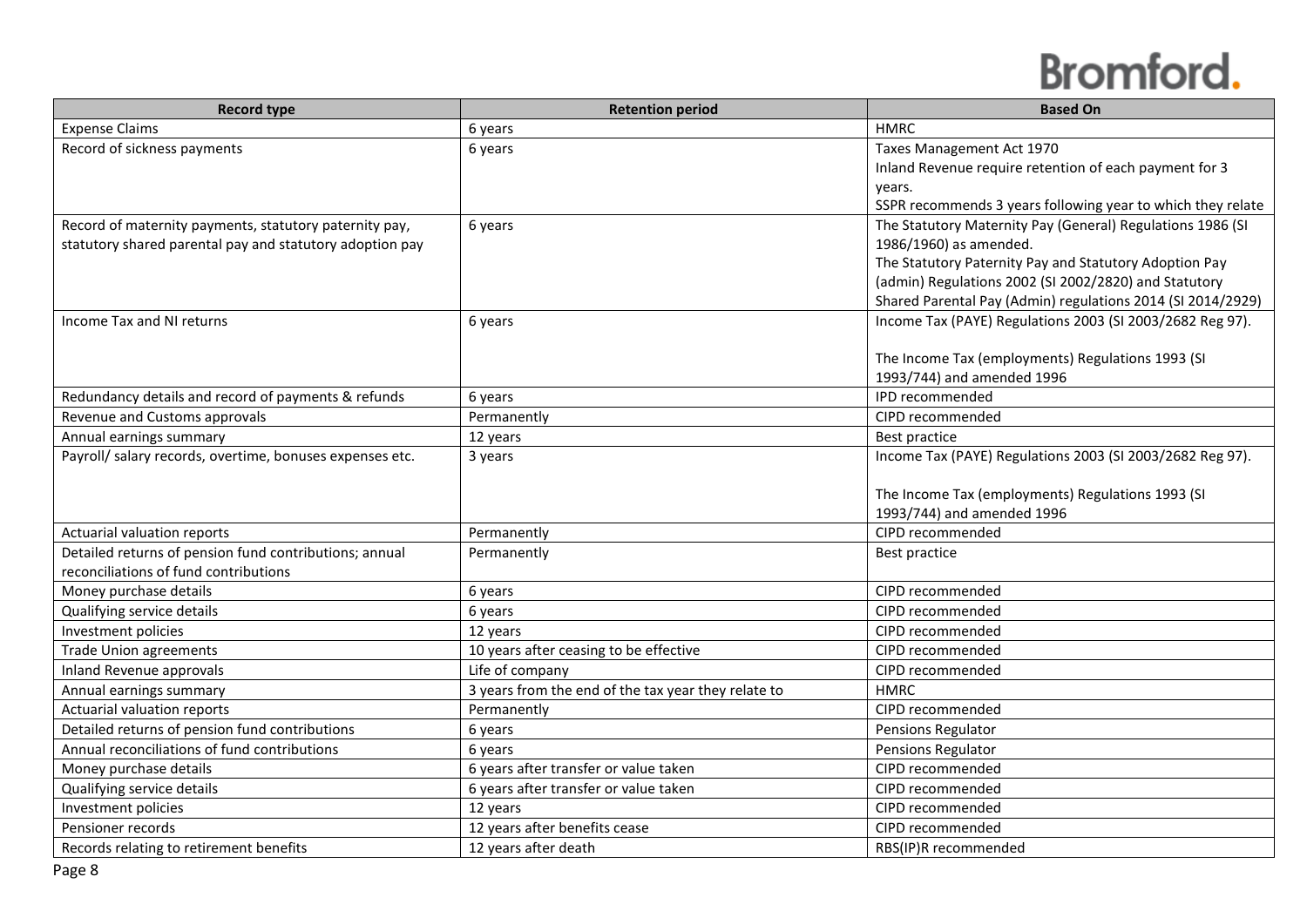| <b>Record type</b>                                              | <b>Retention period</b>                                          | <b>Based On</b>                                              |
|-----------------------------------------------------------------|------------------------------------------------------------------|--------------------------------------------------------------|
| Records relating to retirement benefits                         | 12 years after death                                             | RBS(IP)R recommended                                         |
| Terms and conditions of service, both general terms and         | 6 years                                                          | Limitations Act 1980 Limitation for legal proceedings        |
| conditions applicable to all Colleagues, and specific terms and |                                                                  |                                                              |
| conditions applying to individuals                              |                                                                  |                                                              |
| Benefits and Deductions (Service contracts for directors        | 6 years                                                          | <b>ICSA</b>                                                  |
| (companies)                                                     |                                                                  |                                                              |
| Remuneration package                                            | 6 years                                                          | Limitations Act 1980 Limitation for legal proceedings        |
| Former employees' Human Resources files                         | 6 years                                                          | CIPD recommended                                             |
| References to be provided for former employees                  | 6 years (may need to keep longer than 6 years if there are       | CIPD recommended                                             |
|                                                                 | agreed references as part of a settlement).                      |                                                              |
| <b>Training Programmes</b>                                      | 6 years                                                          | CIPD recommended                                             |
| Individual training records                                     | 6 years                                                          | CIPD recommended                                             |
| Short lists, interview notes and related application forms for  | 1 year for unsuccessful candidates. See 17.05 for successful     | CIPD recommended                                             |
| unsuccessful candidates                                         | candidates.                                                      |                                                              |
| Application forms of non-short listed candidates                | 1 year                                                           | Limitations Act 1980                                         |
|                                                                 |                                                                  | SDA & RRA recommend 3 months                                 |
|                                                                 |                                                                  | Commission for Racial Equality and Equal Opportunities       |
|                                                                 |                                                                  | recommends 6 months.                                         |
| DBS certificate number                                          | We record the numbers electronically to ensure certification     | DBS check code of practice (Home office)                     |
|                                                                 | is in place, or if not appropriate risk assessments and          |                                                              |
|                                                                 | measures are in place. Recommend life of colleague file (6 yrs   |                                                              |
|                                                                 | plus current tax year).                                          |                                                              |
| Time cards/ sheets                                              | Keep as long as the overall colleague file - its relevant to pay | CIPD recommended                                             |
|                                                                 | and benefits.                                                    |                                                              |
| Trust deeds, rules and minutes (for joint employee/employer     | Permanently                                                      | CIPD recommended                                             |
| sports/social clubs, etc. set up under trust)                   |                                                                  |                                                              |
| Employer/Employee committee minutes                             | Permanently                                                      | CIPD recommended                                             |
| Parental leave records                                          | 6 years after end of parents employment.                         | CIPD recommended                                             |
| Medical records relating to control of asbestos. COSHH, noise   | 40 years                                                         | Control of Asbestos Regulations 2012 (SI 2012/632. The HSE   |
| and vibration                                                   |                                                                  | recommends 40 years for other health surveillance records    |
| Health and safety assessments; records of consultations with    | 6 years after the policy ceases to be current                    | Health and Safety at Work Act 1974                           |
| safety reps                                                     |                                                                  |                                                              |
| Health and safety policy statements                             | 6 years after the policy ceases to be current                    | Health and Safety at Work Act 1974                           |
| Accident records, reports, accident books                       | 6 years post incident with the exception of incidents            | RIDDOR Limitation for legal proceedings                      |
|                                                                 | occurring to under 18's which requires the report to be held     | RIDDOR 1995 and Limitation Act 1980                          |
|                                                                 | for 3 years after the childs 18th birthday. Also for people with | Social Security Act and the Limitation Act.                  |
|                                                                 | reduced mental capacity a copy of the incident report should     | Special rules apply concerning incidents involving hazardous |
|                                                                 | be held for minimum of 3 years after their death.                | substances.                                                  |